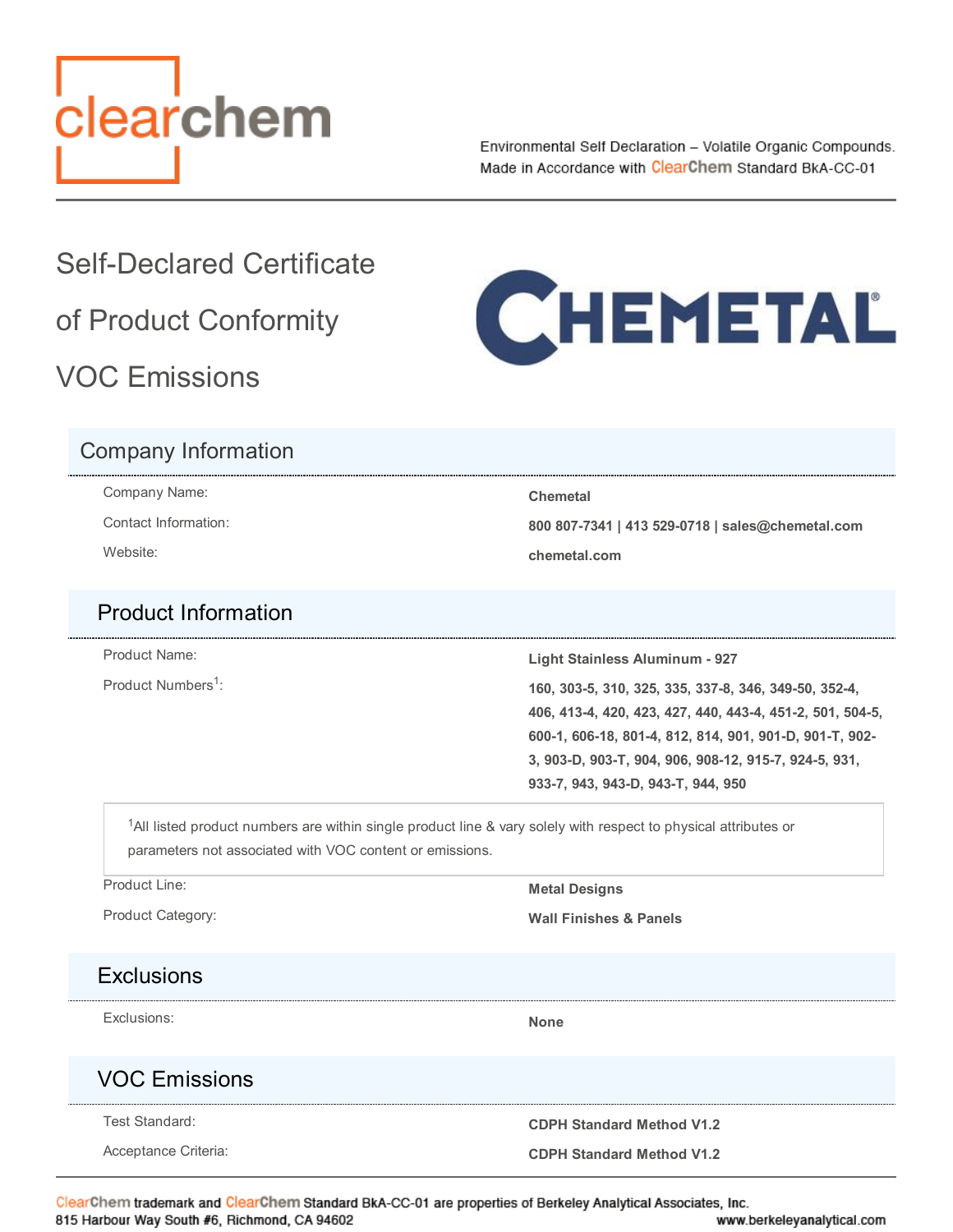| Use scenario(s) Product type:       | <b>Wall Paint &amp; Wall Coverings</b> |
|-------------------------------------|----------------------------------------|
| <b>Building Type:</b>               | Classroom+Office                       |
| Product coverage g/m <sup>2</sup> : | <b>Not Applicable</b>                  |
| TVOC concentration at 14-days:      | Less or equal to 0.5 mg/m3             |
| Direct or extended claim:           | <b>Direct</b>                          |
|                                     |                                        |

#### [Compliance Testing](#page-0-0)

ISO/IEC 17025 accredited third-party laboratory: **Berkeley Analytical, IAS TL-383** 

Test start date: **12/14/2018**

Laboratory certificate number: **190110-03**

#### [Extended Claim for Co-product](#page-0-0)

| Name of compliance tested product:                                                                   | <b>Not Applicable</b> |
|------------------------------------------------------------------------------------------------------|-----------------------|
| Number:                                                                                              | <b>Not Applicable</b> |
| Was listed product screening-level tested for VOC<br>emissions?:                                     | <b>Not Applicable</b> |
| Basis for extension of claim from compliant product to co-<br>product:                               | <b>Not Applicable</b> |
| Brief description of procedures used to ensure product is<br>represented by compliance test results: | <b>Not Applicable</b> |

#### [Quality Control](#page-0-0)

| Company maintains internal quality control program to ensure<br>manufactured units are produced consistently and meet the<br>requirements and acceptance criteria of listed standard(s):                                                    | Yes                   |
|---------------------------------------------------------------------------------------------------------------------------------------------------------------------------------------------------------------------------------------------|-----------------------|
| Tested product sample was selected from typical production<br>and is representative of commercial product. Where there are<br>expected variations, sample was selected from production lot<br>or group expected to give worst-case results: | Yes                   |
| If claim is for product other than product that was sampled<br>and compliance tested, company maintains record of<br>procedures used for extending claim in form of test results,<br>calculations, formulations, or other information:      | <b>Not Applicable</b> |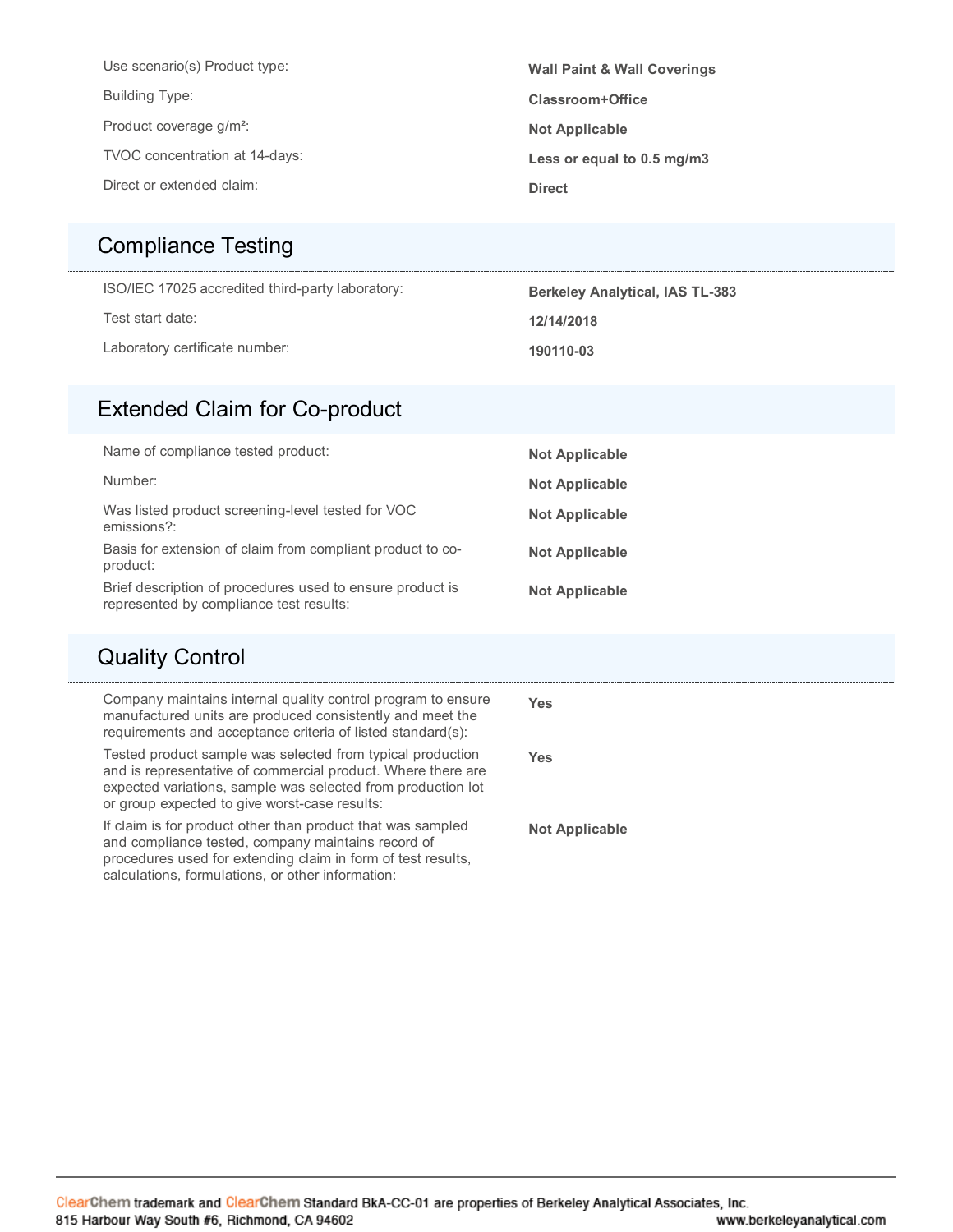#### [Self-Declaration Signature](#page-0-0)

| I affirm that I am authorized to make claims established in this<br>declaration: | Yes                   |
|----------------------------------------------------------------------------------|-----------------------|
| I certify that the information in this declaration is true and<br>correct:       | Yes                   |
| Date:                                                                            | 03/04/2019            |
| Name of company representative:                                                  | <b>Alicia Alexion</b> |
| Title:                                                                           | <b>Inside Sales</b>   |
| Signature:                                                                       | <b>Alicia Alexion</b> |

**This ClearChem template is a standardized reporting form used by companies to make selfdeclared claims about the environmental performance of their products. Only companies that have entered into a binding Implementation Agreement with Berkeley Analytical may use this form.** 

**DISCLAIMER: THIS SELF-DECLARATION OF CONFORMITY ("SELF-DECLARATION") IS A STATEMENT MADE BY THE COMPANY AND ALL DECLERATIONS MADE HEREIN ARE THE SOLE RESPONSIBILITY OF THE COMPANY. BERKELEY ANALYTICAL ASSOCIATES, LLC ("BKA") SHALL HAVE NO LIABILITY FOR ANY STATEMENTS MADE IN THIS SELF-DECLARATION. ANY TEST RESULTS FURNISHED BY BKA TO COMPANY ARE LIMITED TO THE SAMPLE OF THE PRODUCT IDENTIFIED IN THIS DECLARATION, AND BKA IS NOT RESPONSIBLE FOR ANY COMPANY CLAIMS REGARDING A PRODUCT OR PRODUCTS ENTERED INTO COMMERCE THAT MAY BE BASED ON BKA TESTING. BKA'S TESTING DOES NOT CONSTITUTE AN ENDORESMENT OF ANY PRODUCT OF THE COMPANY. BKA HAS NO LIABILITY FOR THE PERFORMANCE, QUALITY, OR CONFORMANCE WITH THE REFERENCE STANDARD(S) OF ANY PRODUCT DECLARED TO BE CONFORMING TO SUCH STANDARD(S). BKA MAKES NO REPRESENTATIONS, WARRANTIES, OR CERTIFICATIONS REGARDING THE USABILITY, PUBLIC HEALTH, AND MEDICAL, TOXICOLOGICAL, OR ENVIRONMENTAL IMPACT OF THE COMPANY'S PRODUCT OR SUCH PRODUCT'S COMPLIANCE WITH ANY APPLICABLE STANDARDS, SPECIFICATIONS, REQUIREMENTS, LAWS, OR REGULATIONS. BKA PROVIDES THE SELF-DECLARATION TEMPLATE"AS IS" WITHOUT WARRANTY OF ANY KIND, EITHER EXPRESSED OR IMPLIED, INCLUDING BUT NOT LIMITED TO,THE IMPLIED WARRANTIES OF MERCHANTABILITY OR FITNESS FOR ANY PURPOSE. BKA SHALL NOT INCUR ANY LIABILITY FOR ANY DAMAGES, INCLUDING, BUT NOT LIMITED TO, DIRECT, INDIRECT, SPECIAL, OR CONSEQUENTIAL DAMAGES ARISING OUT OF, RESULTING FROM, OR IN ANY WAY CONNECTED TO THE USE OF ANY PRODUCT, WHETHER OR NOT BASED UPON WARRANTY, CONTRACT, TORT, OR OTHERWISE; WHETHER OR NOT INJURY WAS SUSTAINED BY PERSONS OR PROPERTY OR OTHERWISE; AND WHETHER OR NOT LOSS WAS SUSTAINED FROM, OR AROSE OUT OF, THE RESULTS OF THE COMPANY'S PRODUCT, OR ANY SERVICES THAT MAY BE PROVIDED BY BKA. ALL INQUIRIES CONCERNING THIS SELF-DECLARATION SHOULD BE DIRECTED TO THE COMPANY.**